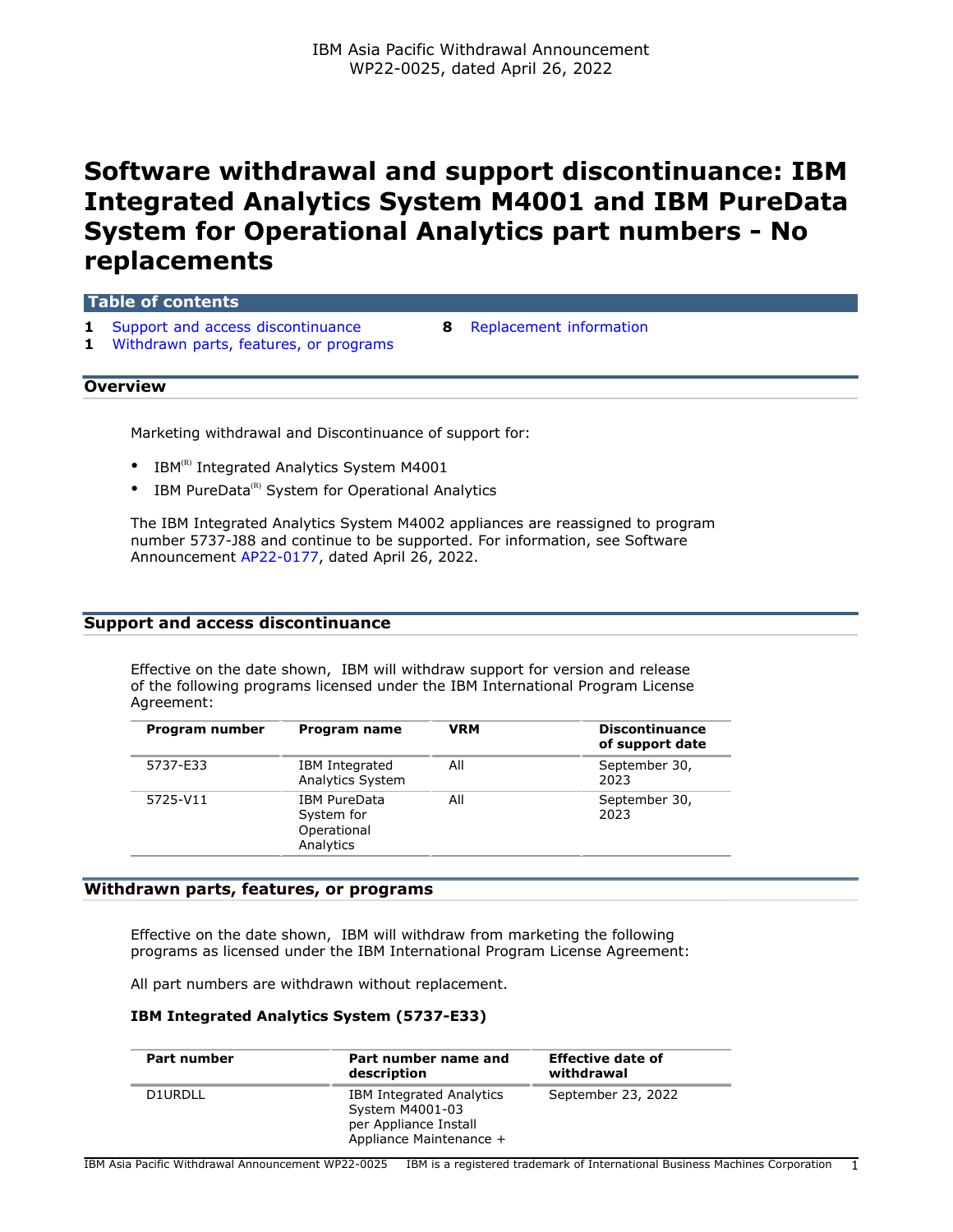| <b>Part number</b> | Part number name and<br>description                                                                                                                                                                       | <b>Effective date of</b><br>withdrawal |
|--------------------|-----------------------------------------------------------------------------------------------------------------------------------------------------------------------------------------------------------|----------------------------------------|
|                    | Subscription and Support<br>Reinstatement 12 Months                                                                                                                                                       |                                        |
| <b>EONSWLL</b>     | <b>IBM Integrated Analytics</b><br>System M4001-03 per<br>Appliance Install Annual<br>Appliance Maintenance +<br>Subscription and Support<br>Renewal 12 Months                                            | September 23, 2022                     |
| D1URLLL            | <b>IBM Integrated Analytics</b><br>System M4001-03 per<br>Appliance Install Initial<br>Appliance Business Critical<br>Service Upgrade 12<br>Months                                                        | September 23, 2022                     |
| E0NT2LL            | <b>IBM Integrated Analytics</b><br>System M4001-03<br>per Appliance Install<br>Subsequent Appliance<br><b>Business Critical Service</b><br>Upgrade 12 Months                                              | September 23, 2022                     |
| <b>D1URKLL</b>     | <b>IBM Integrated Analytics</b><br>System M4001-03 per<br>Appliance Install Initial<br>Appliance Hard Drive<br>Retention Service Upgrade<br>12 Months                                                     | September 23, 2022                     |
| EONT1LL            | <b>IBM Integrated Analytics</b><br>System M4001-03<br>per Appliance Install<br>Subsequent Appliance<br>Hard Drive Retention<br>Service Upgrade 12<br>Months                                               | September 23, 2022                     |
| <b>D1URILL</b>     | <b>IBM Integrated Analytics</b><br>System M4001-03 per<br>Appliance Install Initial<br>Appliance Accelerated<br>Value Service Upgrade 12<br>Months                                                        | September 23, 2022                     |
| <b>EONSZLL</b>     | <b>IBM Integrated Analytics</b><br>System M4001-03<br>per Appliance Install<br>Subsequent Appliance<br><b>Accelerated Value Service</b><br>Upgrade 12 Months                                              | September 23, 2022                     |
| D1VHRLL            | <b>IBM Analytics - Platform</b><br><b>Integrated Analytics</b><br>System M4001-03 for<br>System z Appliance Install<br>Appliance Maintenance +<br>Subscription and Support<br>Reinstatement 12 Months     | September 23, 2022                     |
| E0NY5LL            | <b>IBM Analytics - Platform</b><br><b>Integrated Analytics</b><br>System M4001-03 for<br>System z Appliance<br>Install Annual Appliance<br>Maintenance +<br>Subscription and Support<br>Renewal 12 Months | September 23, 2022                     |
| D1URFLL            | IBM Integrated Analytics<br>System M4001-06<br>per Appliance Install<br>Appliance Maintenance +<br>Subscription and Support<br>Reinstatement 12 Months                                                    | September 23, 2022                     |
| <b>EONSXLL</b>     | <b>IBM Integrated Analytics</b><br>System M4001-06 per                                                                                                                                                    | September 23, 2022                     |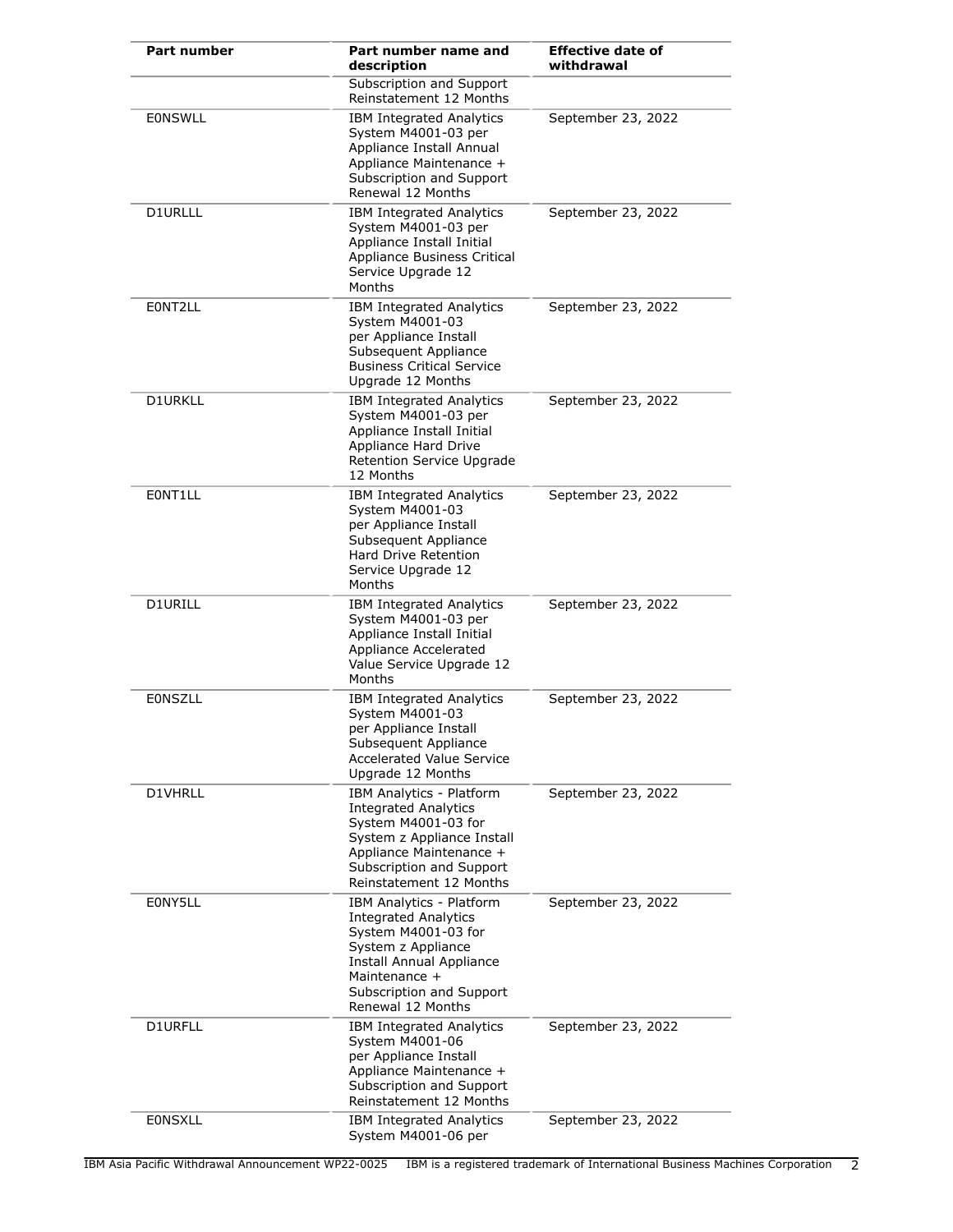| <b>Part number</b> | Part number name and<br>description                                                                                                                                                                | <b>Effective date of</b><br>withdrawal |
|--------------------|----------------------------------------------------------------------------------------------------------------------------------------------------------------------------------------------------|----------------------------------------|
|                    | Appliance Install Annual<br>Appliance Maintenance +<br>Subscription and Support<br>Renewal 12 Months                                                                                               |                                        |
| D1URMLL            | <b>IBM Integrated Analytics</b><br>System M4001-06 per<br>Appliance Install Initial<br>Appliance Business Critical<br>Service Upgrade 12<br>Months                                                 | September 23, 2022                     |
| E0NT3LL            | <b>IBM Integrated Analytics</b><br>System M4001-06<br>per Appliance Install<br>Subsequent Appliance<br><b>Business Critical Service</b><br>Upgrade 12 Months                                       | September 23, 2022                     |
| D1URNLL            | <b>IBM Integrated Analytics</b><br>System M4001-06 per<br>Appliance Install Initial<br>Appliance Hard Drive<br>Retention Service Upgrade<br>12 Months                                              | September 23, 2022                     |
| E0NT4LL            | <b>IBM Integrated Analytics</b><br>System M4001-06<br>per Appliance Install<br>Subsequent Appliance<br>Hard Drive Retention<br>Service Upgrade 12<br>Months                                        | September 23, 2022                     |
| D1URPLL            | <b>IBM Integrated Analytics</b><br>System M4001-06 per<br>Appliance Install Initial<br>Appliance Accelerated<br>Value Service Upgrade 12<br>Months                                                 | September 23, 2022                     |
| EONT5LL            | <b>IBM Integrated Analytics</b><br>System M4001-06<br>per Appliance Install<br>Subsequent Appliance<br><b>Accelerated Value Service</b><br>Upgrade 12 Months                                       | September 23, 2022                     |
| D1VIBLL            | IBM Analytics - Platform<br><b>Integrated Analytics</b><br>System M4001-06 for<br>System z Appliance Install<br>Appliance Maintenance +<br>Subscription and Support<br>Reinstatement 12 Months     | September 23, 2022                     |
| E0NY7LL            | IBM Analytics - Platform<br><b>Integrated Analytics</b><br>System M4001-06 for<br>System z Appliance<br>Install Annual Appliance<br>Maintenance +<br>Subscription and Support<br>Renewal 12 Months | September 23, 2022                     |
| D1URHLL            | <b>IBM Integrated Analytics</b><br>System M4001-010<br>per Appliance Install<br>Appliance Maintenance +<br>Subscription and Support<br>Reinstatement 12 Months                                     | September 23, 2022                     |
| <b>EONSYLL</b>     | <b>IBM Integrated Analytics</b><br>System M4001-010 per<br>Appliance Install Annual<br>Appliance Maintenance +<br>Subscription and Support<br>Renewal 12 Months                                    | September 23, 2022                     |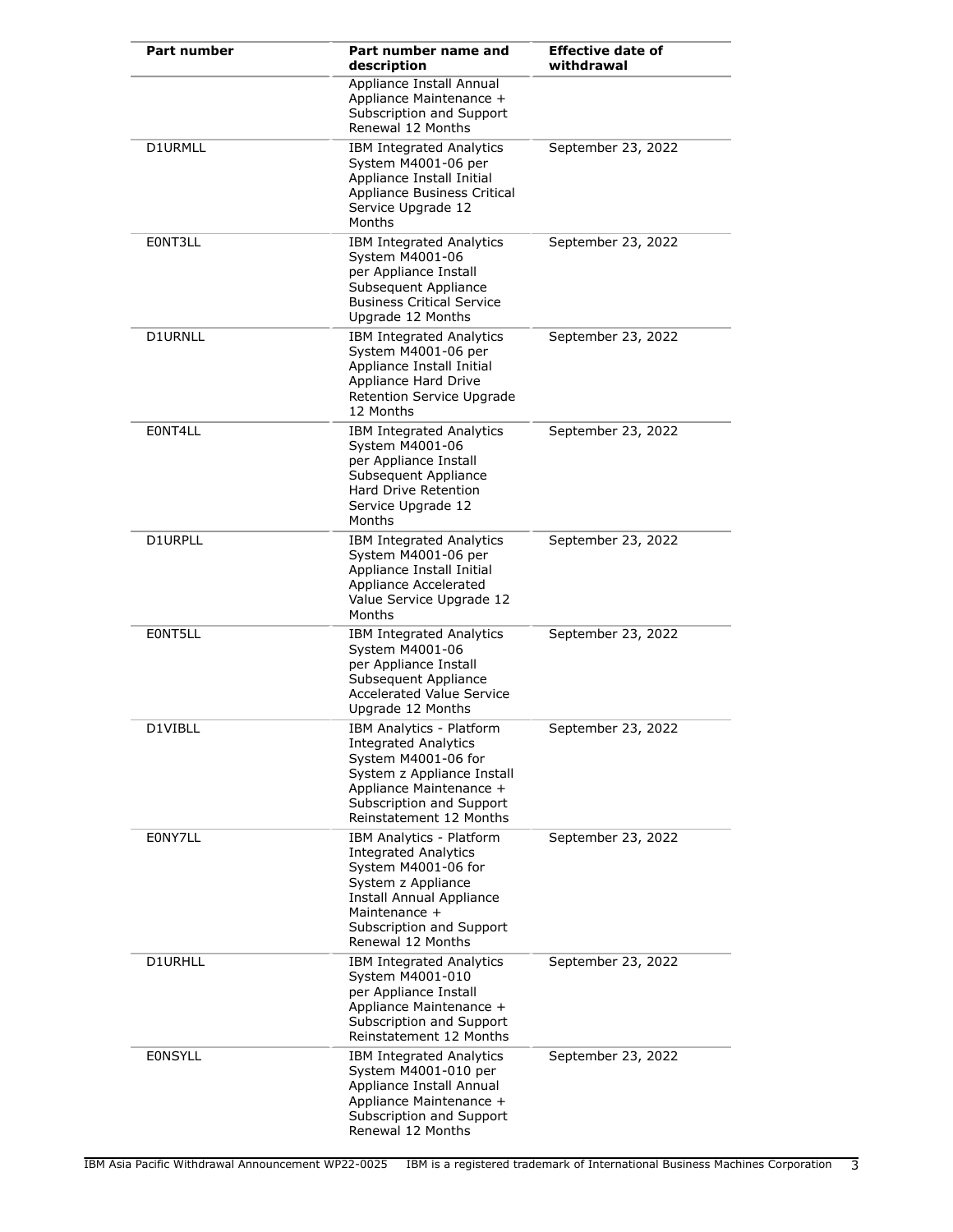| <b>Part number</b> | Part number name and<br>description                                                                                                                                                                        | <b>Effective date of</b><br>withdrawal |
|--------------------|------------------------------------------------------------------------------------------------------------------------------------------------------------------------------------------------------------|----------------------------------------|
| D1URVLL            | <b>IBM Integrated Analytics</b><br>System M4001-010 per<br>Appliance Install Initial<br>Appliance Business Critical<br>Service Upgrade 12<br>Months                                                        | September 23, 2022                     |
| EONT9LL            | <b>IBM Integrated Analytics</b><br>System M4001-010<br>per Appliance Install<br>Subsequent Appliance<br><b>Business Critical Service</b><br>Upgrade 12 Months                                              | September 23, 2022                     |
| D1URZLL            | <b>IBM Integrated Analytics</b><br>System M4001-010 per<br>Appliance Install Initial<br>Appliance Hard Drive<br>Retention Service Upgrade<br>12 Months                                                     | September 23, 2022                     |
| <b>EONTALL</b>     | IBM Integrated Analytics<br>System M4001-010<br>per Appliance Install<br>Subsequent Appliance<br><b>Hard Drive Retention</b><br>Service Upgrade 12<br>Months                                               | September 23, 2022                     |
| D1US0LL            | <b>IBM Integrated Analytics</b><br>System M4001-010 per<br>Appliance Install Initial<br>Appliance Accelerated<br>Value Service Upgrade 12<br>Months                                                        | September 23, 2022                     |
| <b>EONTBLL</b>     | <b>IBM Integrated Analytics</b><br>System M4001-010<br>per Appliance Install<br>Subsequent Appliance<br><b>Accelerated Value Service</b><br>Upgrade 12 Months                                              | September 23, 2022                     |
| D1VIELL            | IBM Analytics - Platform<br><b>Integrated Analytics</b><br>System M4001-010 for<br>System z Appliance Install<br>Appliance Maintenance +<br>Subscription and Support<br>Reinstatement 12 Months            | September 23, 2022                     |
| E0NY9LL            | IBM Analytics - Platform<br><b>Integrated Analytics</b><br>System M4001-010<br>for System z Appliance<br><b>Install Annual Appliance</b><br>Maintenance +<br>Subscription and Support<br>Renewal 12 Months | September 23, 2022                     |

### **IBM PureData System for Operational Analytics (5725-V11)**

| Part number | Part number name and<br>description                                                                                                                         | <b>Effective date of</b><br>withdrawal |
|-------------|-------------------------------------------------------------------------------------------------------------------------------------------------------------|----------------------------------------|
| E0LJ3LL     | IBM PureData System<br>for Operational Analytics<br>A1801-E4 Appliance<br>Install Subsequent<br>Appliance Accelerated<br>Value Service Upgrade 12<br>Months | September 23, 2022                     |
| EOLJ4LL     | IBM PureData System<br>for Operational Analytics<br>A1801-E4 Appliance<br>Install Subsequent                                                                | September 23, 2022                     |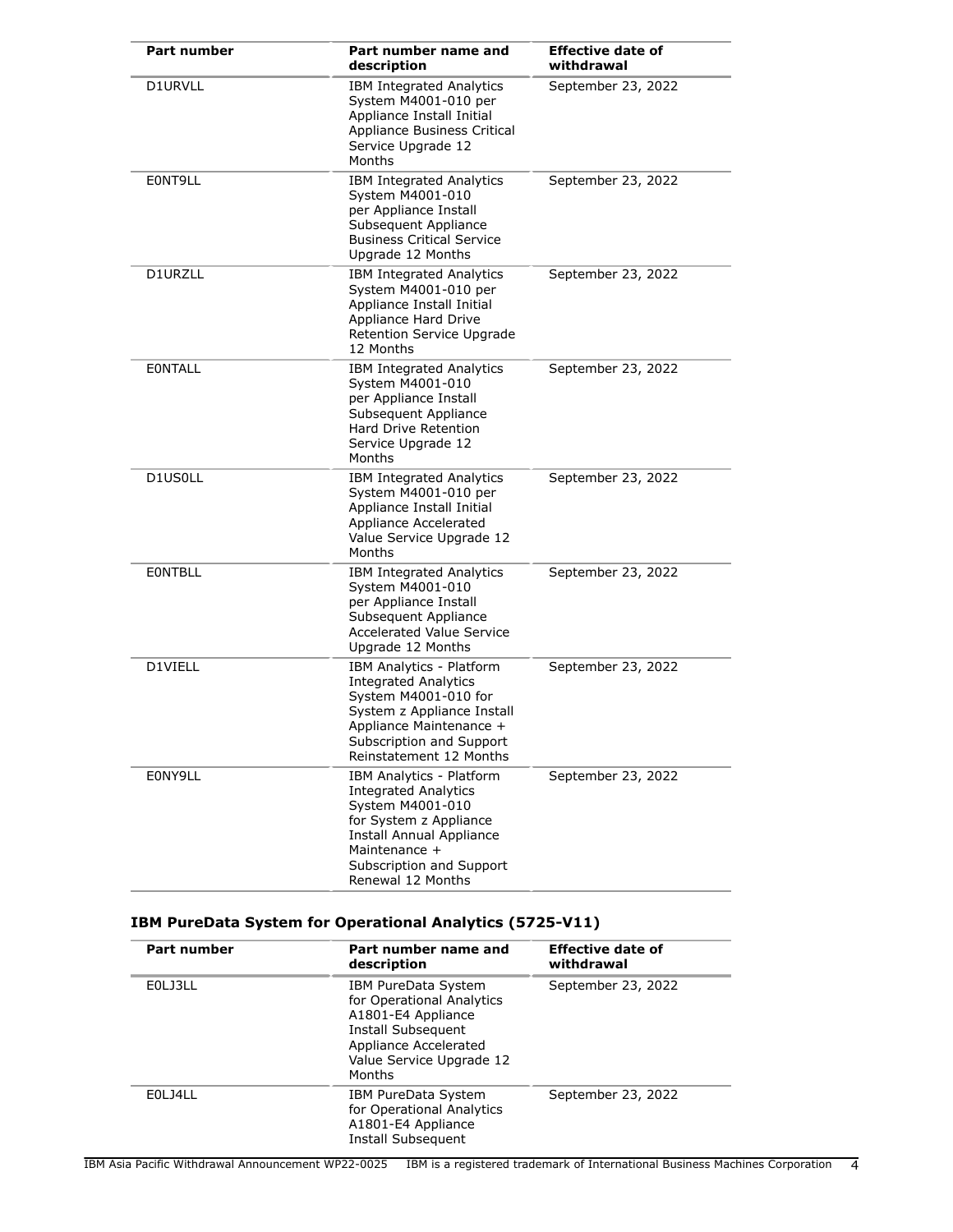| Part number    | Part number name and<br>description                                                                                                                                  | <b>Effective date of</b><br>withdrawal |
|----------------|----------------------------------------------------------------------------------------------------------------------------------------------------------------------|----------------------------------------|
|                | Appliance Business Critical<br>Service Upgrade 12<br>Months                                                                                                          |                                        |
| E0LJ5LL        | IBM PureData System<br>for Operational Analytics<br>A1801-E4 Appliance<br>Install Subsequent<br>Appliance Hard Drive<br>Retention Service Upgrade<br>12 Months       | September 23, 2022                     |
| E0LJ7LL        | IBM PureData System<br>for Operational<br>Analytics A1801-E4<br>Appliance Install Annual<br>Appliance Maintenance +<br>Subscription and Support<br>Renewal 12 Months | September 23, 2022                     |
| <b>EOLIYLL</b> | IBM PureData System<br>for Operational Analytics<br>A1801-E3 Appliance<br>Install Subsequent<br>Appliance Accelerated<br>Value Service Upgrade 12<br>Months          | September 23, 2022                     |
| <b>EOLIZLL</b> | <b>IBM PureData System</b><br>for Operational Analytics<br>A1801-E3 Appliance<br>Install Subsequent<br>Appliance Business Critical<br>Service Upgrade 12<br>Months   | September 23, 2022                     |
| <b>EOLJOLL</b> | IBM PureData System<br>for Operational Analytics<br>A1801-E3 Appliance<br>Install Subsequent<br>Appliance Hard Drive<br>Retention Service Upgrade<br>12 Months       | September 23, 2022                     |
| E0LJ2LL        | IBM PureData System<br>for Operational<br>Analytics A1801-E3<br>Appliance Install Annual<br>Appliance Maintenance +<br>Subscription and Support<br>Renewal 12 Months | September 23, 2022                     |
| <b>EOLITLL</b> | IBM PureData System<br>for Operational Analytics<br>A1801-E2 Appliance<br>Install Subsequent<br>Appliance Accelerated<br>Value Service Upgrade 12<br>Months          | September 23, 2022                     |
| <b>EOLIULL</b> | IBM PureData System<br>for Operational Analytics<br>A1801-E2 Appliance<br>Install Subsequent<br>Appliance Business Critical<br>Service Upgrade 12<br>Months          | September 23, 2022                     |
| <b>EOLIVLL</b> | IBM PureData System<br>for Operational Analytics<br>A1801-E2 Appliance<br>Install Subsequent<br>Appliance Hard Drive<br>Retention Service Upgrade<br>12 Months       | September 23, 2022                     |
| <b>EOLIXLL</b> | IBM PureData System<br>for Operational                                                                                                                               | September 23, 2022                     |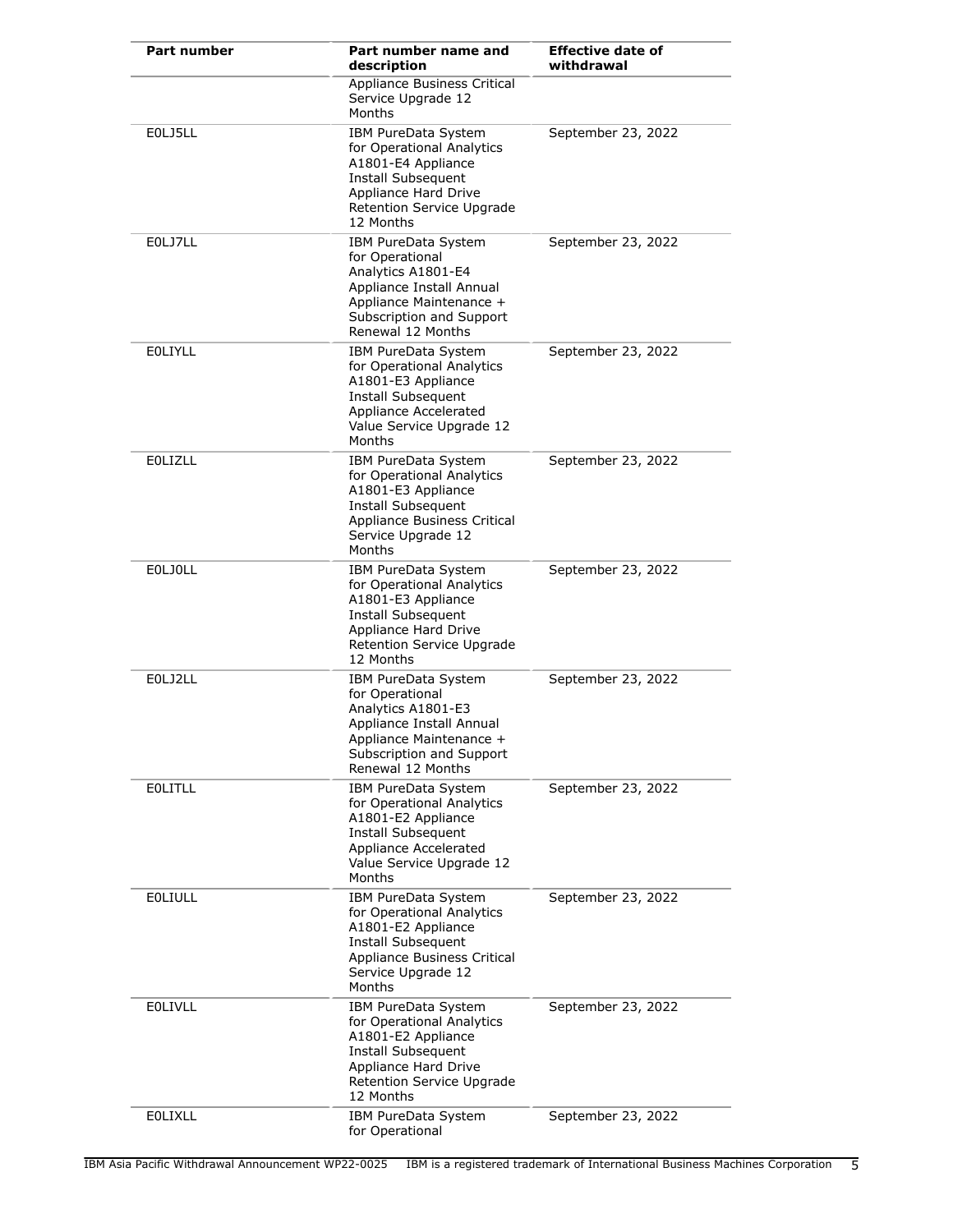| <b>Part number</b> | Part number name and<br>description                                                                                                                                    | <b>Effective date of</b><br>withdrawal |
|--------------------|------------------------------------------------------------------------------------------------------------------------------------------------------------------------|----------------------------------------|
|                    | Analytics A1801-E2<br>Appliance Install Annual<br>Appliance Maintenance +<br>Subscription and Support<br>Renewal 12 Months                                             |                                        |
| <b>EOLIPLL</b>     | IBM PureData System<br>for Operational Analytics<br>A1801-E1 Appliance<br>Install Subsequent<br>Appliance Accelerated<br>Value Service Upgrade 12<br>Months            | September 23, 2022                     |
| <b>EOLIQLL</b>     | IBM PureData System<br>for Operational Analytics<br>A1801-E1 Appliance<br>Install Subsequent<br>Appliance Business Critical<br>Service Upgrade 12<br>Months            | September 23, 2022                     |
| <b>EOLINLL</b>     | IBM PureData System<br>for Operational Analytics<br>A1801-E1 Appliance<br>Install Subsequent<br>Appliance Hard Drive<br>Retention Service Upgrade<br>12 Months         | September 23, 2022                     |
| <b>EOLISLL</b>     | IBM PureData System<br>for Operational<br>Analytics A1801-E1<br>Appliance Install Annual<br>Appliance Maintenance +<br>Subscription and Support<br>Renewal 12 Months   | September 23, 2022                     |
| <b>EOLIILL</b>     | IBM PureData System<br>for Operational Analytics<br>A1801-A2X Appliance<br><b>Install Subsequent</b><br>Appliance Accelerated<br>Value Service Upgrade 12<br>Months    | September 23, 2022                     |
| <b>EOLIJLL</b>     | IBM PureData System<br>for Operational Analytics<br>A1801-A2X Appliance<br>Install Subsequent<br>Appliance Business Critical<br>Service Upgrade 12<br>Months           | September 23, 2022                     |
| <b>EOLIKLL</b>     | IBM PureData System<br>for Operational Analytics<br>A1801-A2X Appliance<br><b>Install Subsequent</b><br>Appliance Hard Drive<br>Retention Service Upgrade<br>12 Months | September 23, 2022                     |
| EOLIMLL            | IBM PureData System<br>for Operational<br>Analytics A1801-A2X<br>Appliance Install Annual<br>Appliance Maintenance +<br>Subscription and Support<br>Renewal 12 Months  | September 23, 2022                     |
| <b>EOLIDLL</b>     | IBM PureData System<br>for Operational Analytics<br>A1801-05 Appliance<br>Install Subsequent<br>Appliance Accelerated<br>Value Service Upgrade 12<br>Months            | September 23, 2022                     |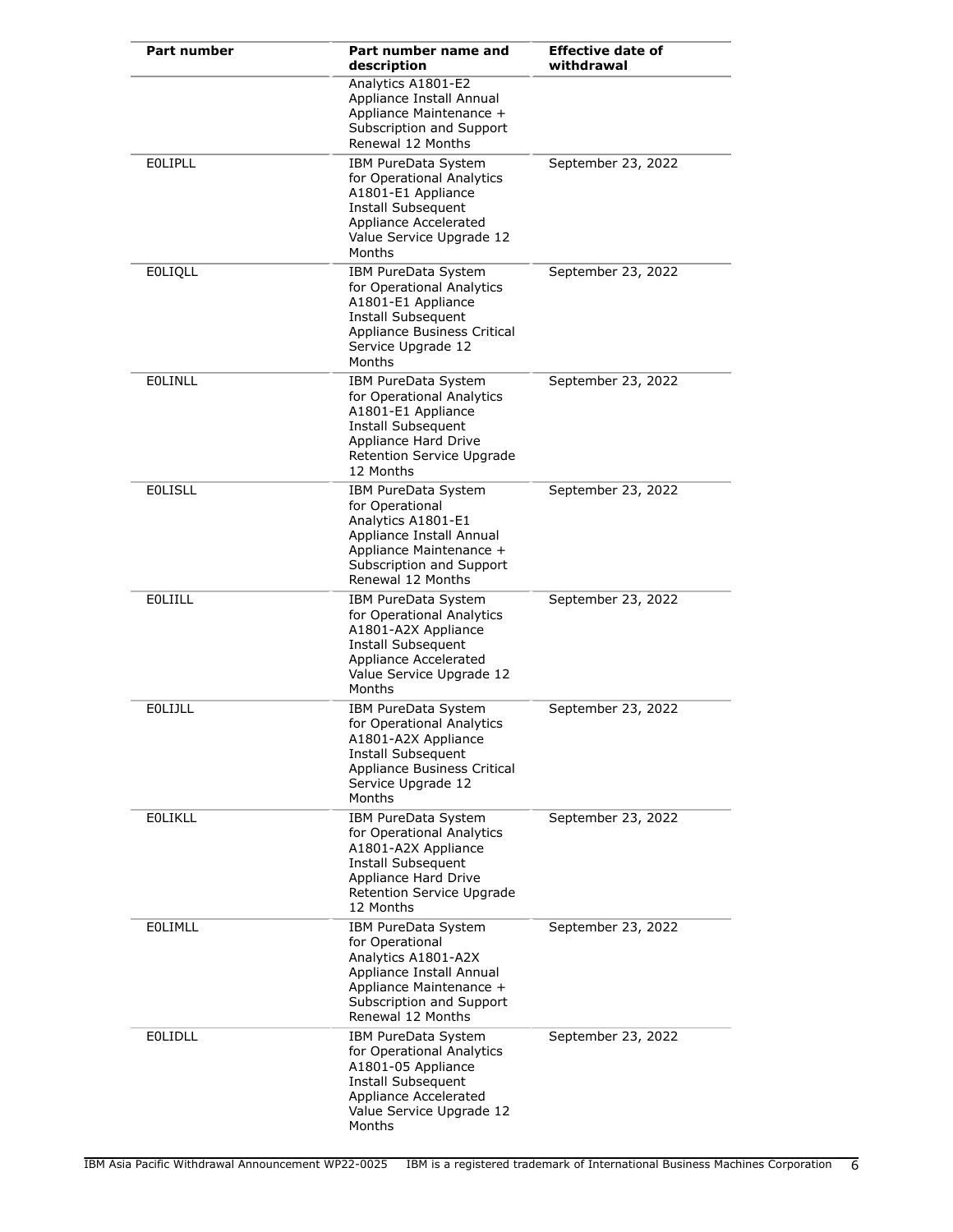| <b>Part number</b> | Part number name and<br>description                                                                                                                                  | <b>Effective date of</b><br>withdrawal |
|--------------------|----------------------------------------------------------------------------------------------------------------------------------------------------------------------|----------------------------------------|
| <b>EOLIELL</b>     | IBM PureData System<br>for Operational Analytics<br>A1801-05 Appliance<br>Install Subsequent<br>Appliance Business Critical<br>Service Upgrade 12<br>Months          | September 23, 2022                     |
| <b>EOLIFLL</b>     | IBM PureData System<br>for Operational Analytics<br>A1801-05 Appliance<br>Install Subsequent<br>Appliance Hard Drive<br>Retention Service Upgrade<br>12 Months       | September 23, 2022                     |
| <b>EOLIHLL</b>     | IBM PureData System<br>for Operational<br>Analytics A1801-05<br>Appliance Install Annual<br>Appliance Maintenance +<br>Subscription and Support<br>Renewal 12 Months | September 23, 2022                     |
| EOLI8LL            | IBM PureData System<br>for Operational Analytics<br>A1801-04 per Appliance<br><b>Install Subsequent</b><br>Appliance Accelerated<br>Value Service Upgrade            | September 23, 2022                     |
| EOLI9LL            | IBM PureData System<br>for Operational Analytics<br>A1801-04 per Appliance<br>Install Subsequent<br>Appliance Business Critical<br>Service Upgrade                   | September 23, 2022                     |
| <b>EOLIALL</b>     | IBM PureData System<br>for Operational Analytics<br>A1801-04 per Appliance<br>Install Subsequent<br>Appliance Hard Drive<br>Retention Service Upgrade                | September 23, 2022                     |
| <b>EOLICLL</b>     | IBM PureData System<br>for Operational<br>Analytics A1801-04<br>Appliance Install Annual<br>Appliance Maintenance +<br>Subscription and Support<br>Renewal           | September 23, 2022                     |
| EOLI3LL            | IBM PureData System<br>for Operational Analytics<br>A1801-03 Appliance<br>Install Subsequent<br>Appliance Accelerated<br>Value Service Upgrade 12<br>Months          | September 23, 2022                     |
| E0LI4LL            | IBM PureData System<br>for Operational Analytics<br>A1801-03 Appliance<br>Install Subsequent<br>Appliance Business Critical<br>Service Upgrade 12<br>Months          | September 23, 2022                     |
| E0LI5LL            | IBM PureData System<br>for Operational Analytics<br>A1801-03 Appliance<br>Install Subsequent<br>Appliance Hard Drive<br>Retention Service Upgrade<br>12 Months       | September 23, 2022                     |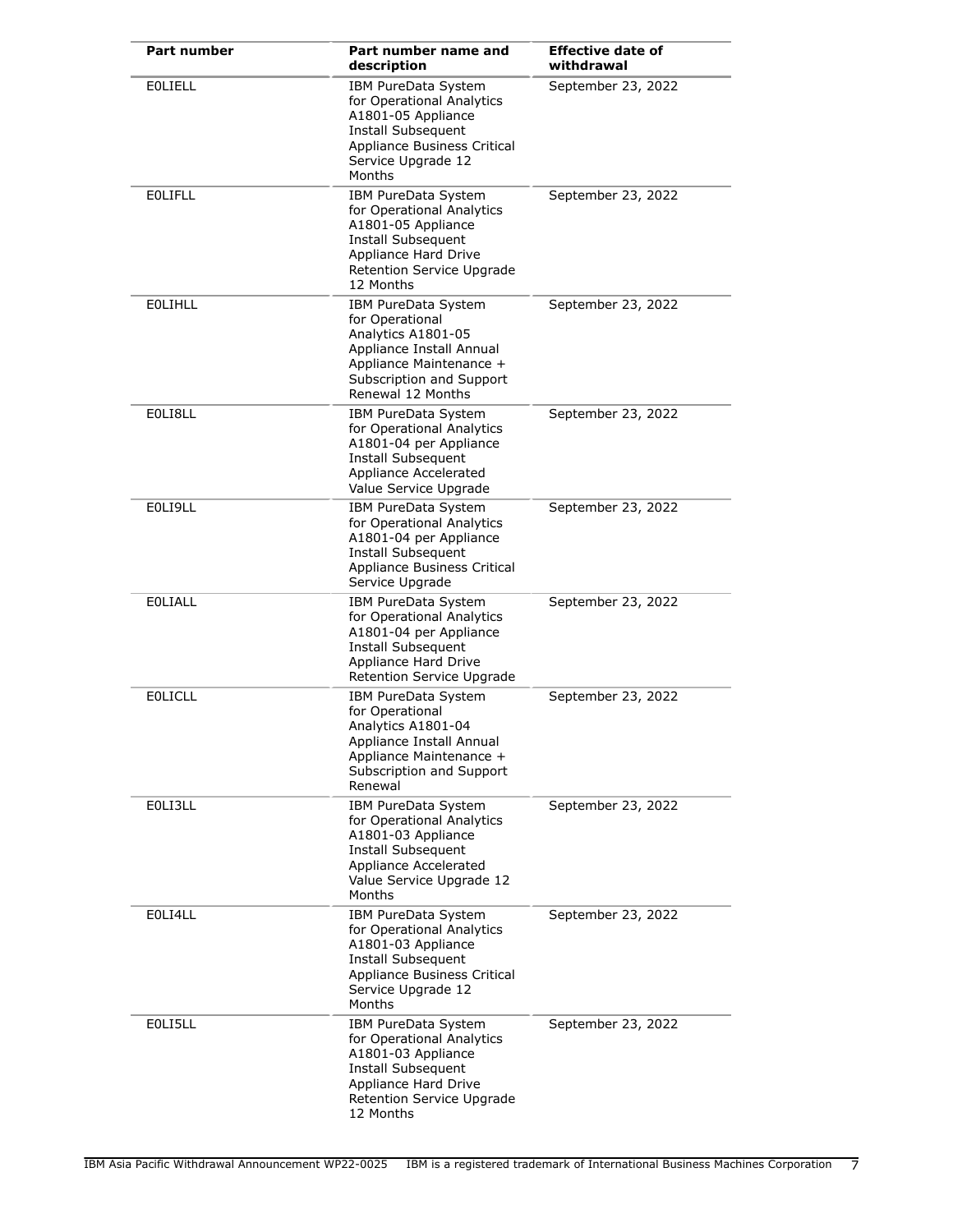| <b>Part number</b> | Part number name and<br>description                                                                                                                                              | <b>Effective date of</b><br>withdrawal |
|--------------------|----------------------------------------------------------------------------------------------------------------------------------------------------------------------------------|----------------------------------------|
| EOLI7LL            | IBM PureData System<br>for Operational<br>Analytics A1801-03<br>Appliance Install Annual<br>Appliance Maintenance +<br>Subscription and Support<br>Renewal 12 Months             | September 23, 2022                     |
| <b>EOLHYLL</b>     | IBM PureData System<br>for Operational Analytics<br>A1801-02 per Appliance<br>Install Subsequent<br>Appliance Accelerated<br>Value Service Upgrade 12<br>Months                  | September 23, 2022                     |
| <b>EOLHZLL</b>     | IBM PureData System<br>for Operational Analytics<br>A1801-02 per Appliance<br><b>Install Subsequent</b><br>Appliance Business Critical<br>Service Upgrade 12<br>Months           | September 23, 2022                     |
| <b>EOLIOLL</b>     | IBM PureData System<br>for Operational Analytics<br>A1801-02 FTL per<br>Appliance Install<br>Subsequent Appliance<br><b>Hard Drive Retention</b><br>Service Upgrade 12<br>Months | September 23, 2022                     |
| D1GABLL            | IBM PureData System<br>for Operational<br>Analytics A1801-02<br>Appliance Install<br>Appliance Maintenance +<br>Subscription and Support<br>Reinstatement 12 Months              | September 23, 2022                     |
| <b>EOLHTLL</b>     | IBM PureData System<br>for Operational Analytics<br>A1801-01 per Appliance<br><b>Install Subsequent</b><br>Appliance Accelerated<br>Value Service Upgrade                        | September 23, 2022                     |
| <b>EOLHULL</b>     | IBM PureData System<br>for Operational Analytics<br>A1801-01 Appliance<br>Install Subsequent<br>Appliance Business Critical<br>Service Upgrade 12<br>Months                      | September 23, 2022                     |
| <b>EOLHVLL</b>     | IBM PureData System<br>for Operational Analytics<br>A1801-01 Appliance<br>Install Subsequent<br>Appliance Hard Drive<br>Retention Service Upgrade<br>12 Months                   | September 23, 2022                     |
| <b>EOLHXLL</b>     | IBM PureData System<br>for Operational<br>Analytics A1801-01<br>Appliance Install Annual<br>Appliance Maintenance +<br>Subscription and Support<br>Renewal 12 Months             | September 23, 2022                     |

## <span id="page-7-0"></span>**Replacement information**